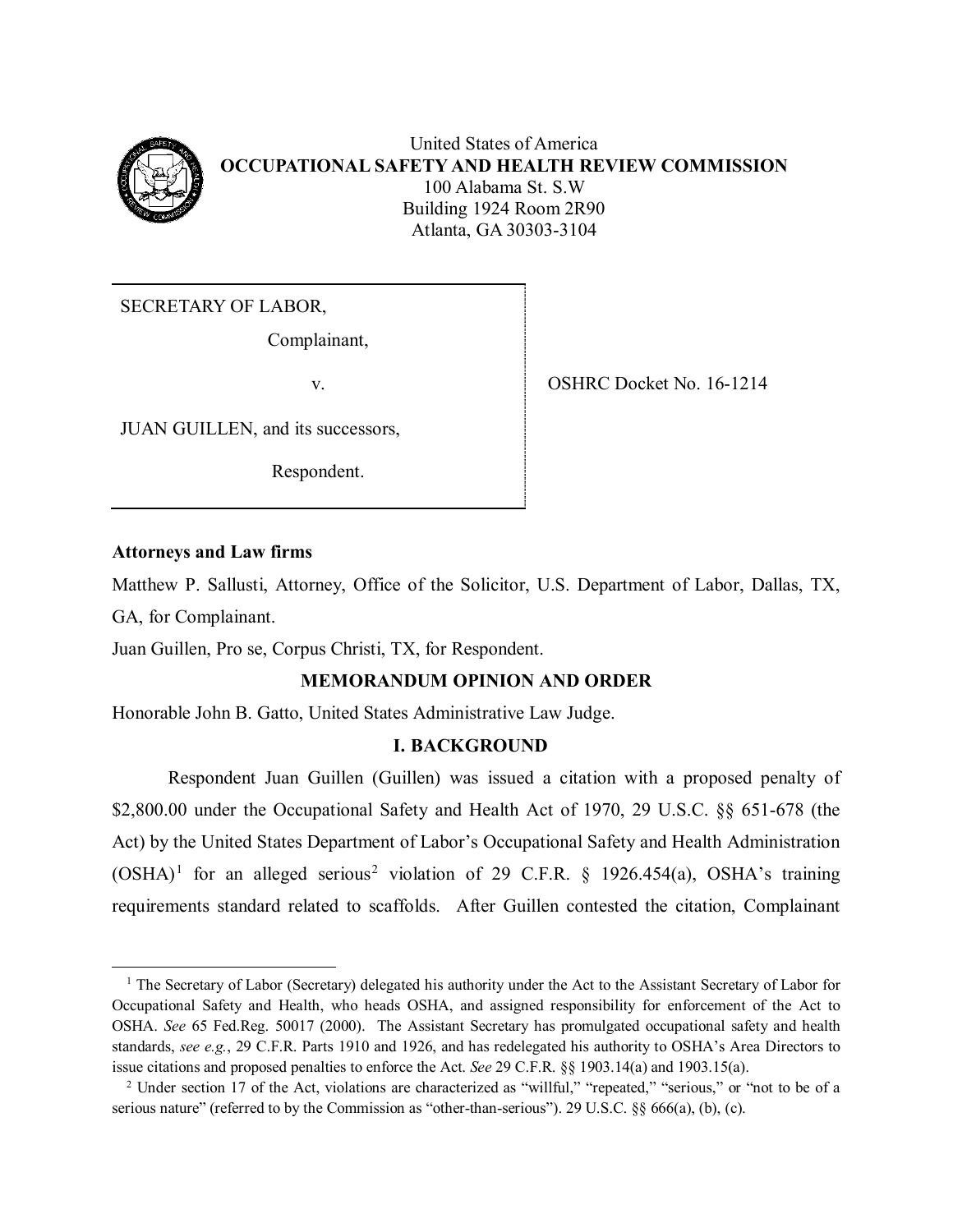Secretary of Labor (Secretary) filed a formal complaint<sup>[3](#page-1-0)</sup> with the Commission seeking an order affirming the citation and proposed penalty. The Secretary subsequently filed a "re-formatted" motion and a second "re-formatted" motion seeking an order granting summary judgment in his favor.<sup>[4](#page-1-1)</sup> Guillen did not file a response to the motion.

The Secretary asserts, and the Court agrees, in light of Guillen's failure to answer and or respond to the Secretary's complaint and his requests for admission, the allegations and requests contained therein are deemed admitted. Since Guillen failed to answer or respond to the complaint, the allegations in the complaint that jurisdiction of this action is conferred upon the Commission by § 10(c) of the Act, 29 U.S.C. § 659(c), and that Guillen is an employer engaged in a business affecting commerce within the meaning of  $\S$  3(5) of the Act, 29 U.S.C.  $\S$  652(5), are deemed admitted. (Court's Oct. 7, 2016 Order at 2; Compl. ¶¶ 1, 2). The Court concludes the Commission has jurisdiction of this action pursuant to section 10(c) of the Act. Pursuant to Commission Rule 90(a), after carefully considering all the evidence and the arguments of counsel, the Court issues this Memorandum Opinion and Order, which constitutes its final disposition of the proceedings. For the reasons indicated *infra*, the Secretary's summary judgment motion is **GRANTED**.

#### **II. LEGAL STANDARDS**

### **A. Summary Judgment**

Under Rule  $56(c)$  $56(c)$  of the Federal Rules of Civil Procedure,<sup>5</sup> "[a] party may move for summary judgment, identifying each claim or defense — or the part of each claim or defense on which summary judgment is sought." Fed. R. Civ. P. 56(a). "A party is entitled to summary judgment if there is 'no genuine dispute as to any material fact and the movant is entitled to judgment as a matter of law." *Young v. United Parcel Serv., Inc.*, — U.S. — , 135 S. Ct. 1338,

 $\overline{\phantom{a}}$ 

<span id="page-1-0"></span><sup>&</sup>lt;sup>3</sup> Attached to the complaint and also adopted by reference was the citation at issue. Commission Rule 30(d) provides that "[s]tatements in a pleading may be adopted by reference in a different part of the same pleading or in another pleading or in any motion. A copy of any written instrument which is an exhibit to a pleading is a part thereof for all purposes." 29 C.F.R §2200.30(d). Therefore, any reference to the complaint in this memorandum also includes the citation.

<span id="page-1-1"></span><sup>4</sup> The Court denied the Secretary's initial summary judgment motion for failing to comply with the summary judgment requirements outlined in the Court's Standing Order. Since the previously filed summary judgment motions are moot, this memorandum only addresses the second "re-formatted'" motion.

<span id="page-1-2"></span><sup>&</sup>lt;sup>5</sup> Under the Act, "[u]nless the Commission has adopted a different rule, its proceedings shall be in accordance with the Federal Rules of Civil Procedure." 29 U.S.C. § 661(g). Commission Rule 61 provides that "[m]otions for summary judgment are covered by Federal Rule of Civil Procedure 56." 29 C.F.R §2200.61.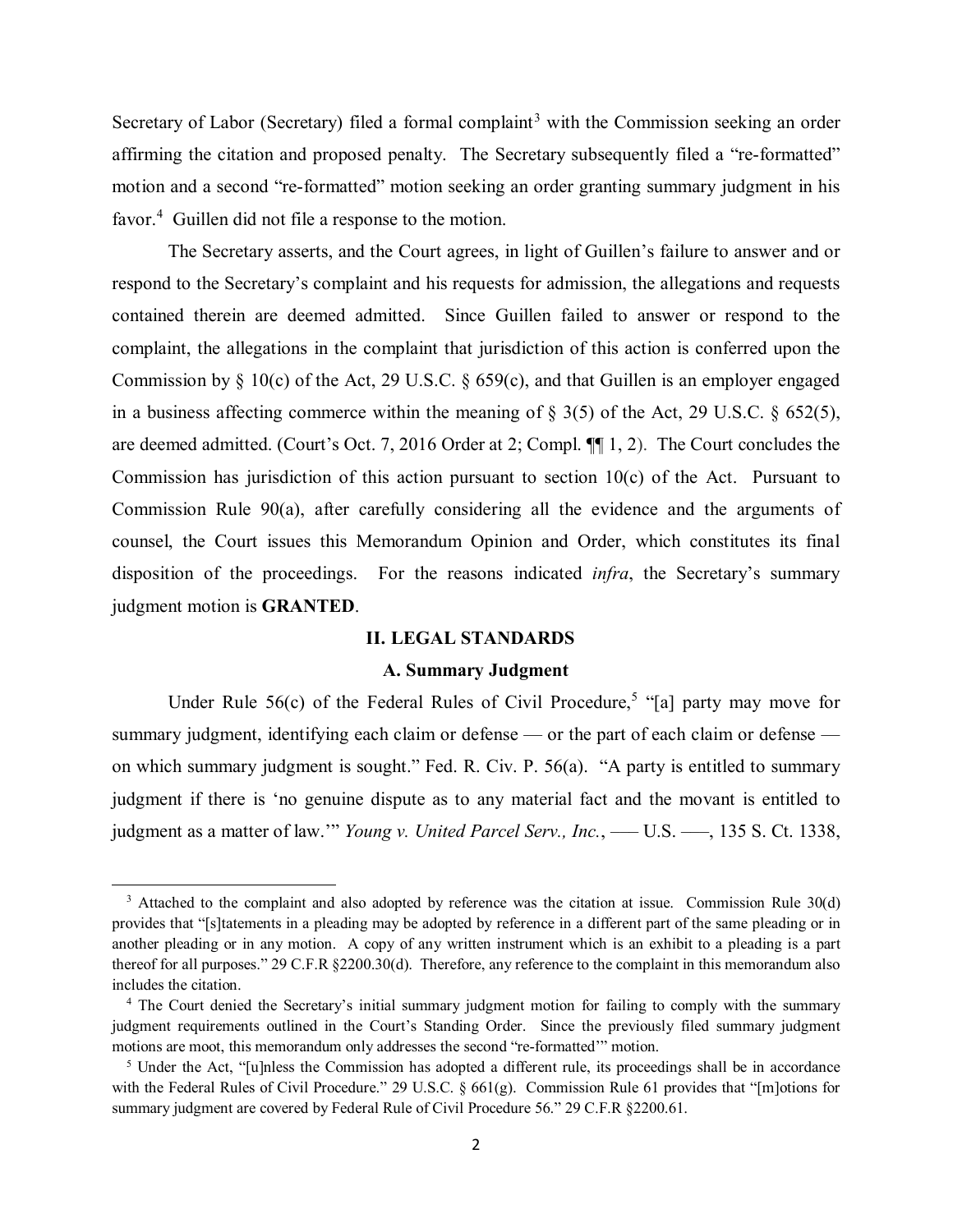1355 (2015) (*citing* Fed. Rule Civ. Proc. 56(a)). In making that determination, a court must view the evidence "in the light most favorable to the opposing party." *Tolan v. Cotton*, ––– U.S. –––, 134 S. Ct. 1861, 1866 (2014) (citing *Adickes v. S.H. Kress & Co.,* 398 U.S. 144, 157 (1970)); see also *Anderson v. Liberty Lobby, Inc*., 477 U.S. 242, 255 (1986). Further, the Supreme Court has reminded us of the axiom that "in ruling on a motion for summary judgment, '[t]he evidence of the nonmovant is to be believed, and all justifiable inferences are to be drawn in his favor.'" *Tolan*, 134 S. Ct. at 1863 (citing *Anderson, supra)*.

"Of course, a party seeking summary judgment always bears the initial responsibility" of informing the Court "of the basis for its motion, and identifying those portions of" the depositions, documents, electronically stored information, affidavits or declarations, stipulations (including those made for purposes of the motion only), admissions, interrogatory answers, or other materials, "which it believes demonstrates the absence of a genuine issue of material fact." *Celotex Corp. v. Catrett*, 477 U.S. 317, 323 (1986).

Commission Rule 34(b) mandates that "[w]ithin 20 days after service of the complaint, the party against whom the complaint was issued shall file an answer with the Commission" which "shall contain a short and plain statement denying those allegations in the complaint which the party intends to contest. Any allegation not denied shall be deemed admitted." 29 C.F.R §2200. 34(b)(1), (2). Since Guillen failed to file an answer, all allegations in the complaint, and the citation incorporated therein, are deemed admitted.

Likewise, where requests for admissions have been served on a party, "[e]ach matter is deemed admitted unless, within 30 days after service of the requests . . . the party to whom the requests are directed serves upon the requesting party a written answer specifically admitting or denying the matter involved in whole or in part, or asserting that it cannot be truthfully admitted or denied and setting forth in detail the reasons why this is so, or an objection, stating in detail the reasons therefor." 29 CFR § 2200.54(b). Again, since Guillen failed to file an answer to the Secretary's requests for admissions, all allegations in the requests are also deemed admitted.

Thus, to the extent the complaint, the citation, and the Secretary's requests for admissions contain material facts, by virtue of Guillen's deemed admissions, there are no genuine disputes as to any of those material facts.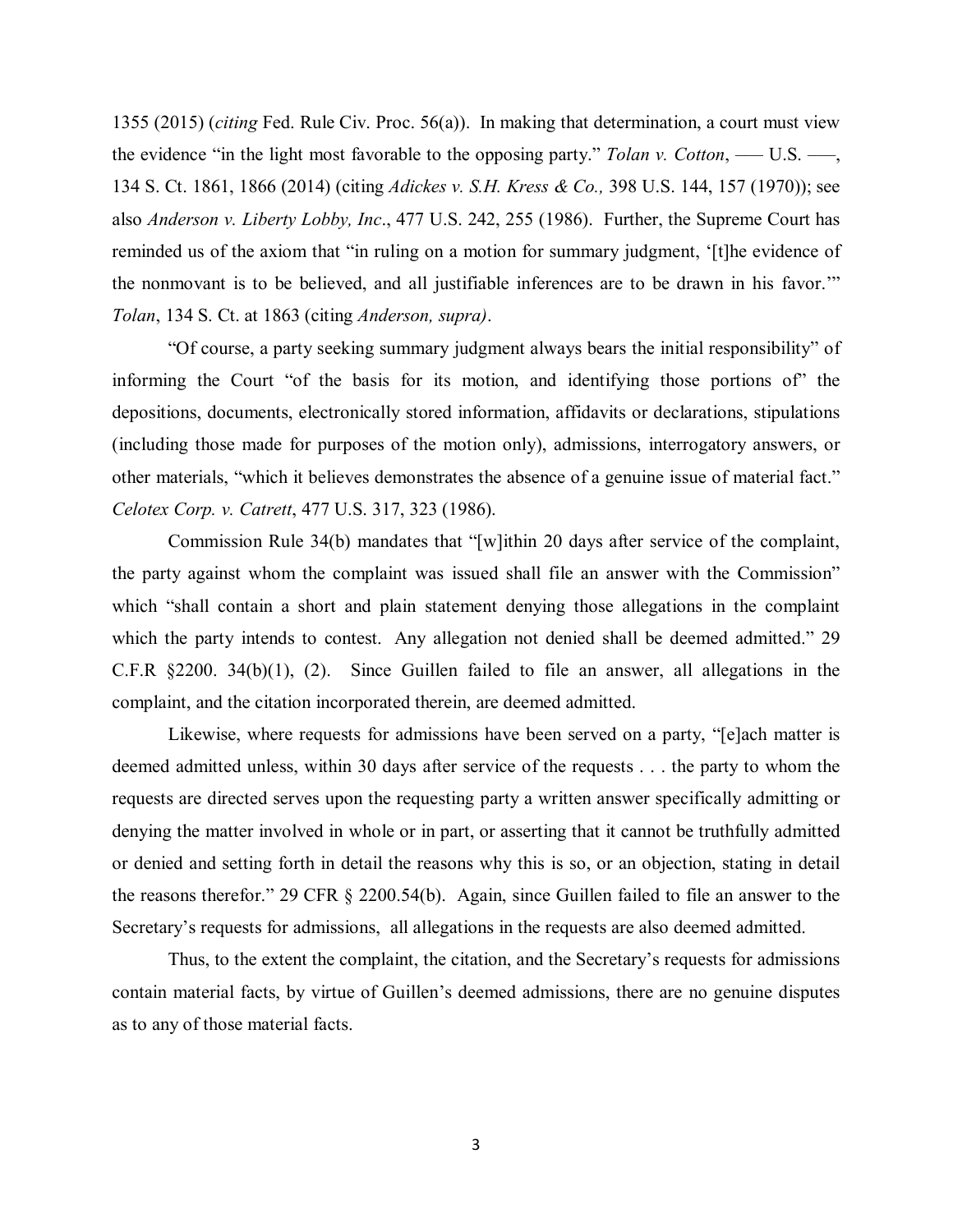#### **B. Violation of a Cited Standard**

Under the law of the Fifth Circuit, the jurisdiction in which this case arose, to make out a prima facie case for the violation of this standard, the Secretary "must show by a preponderance of evidence: (1) that the cited standard applies; (2) noncompliance with the cited standard; (3) access or exposure to the violative conditions; and (4) that the employer had actual or constructive knowledge of the conditions through the exercise of reasonable due diligence." *Sanderson Farms, Inc. v. Perez*, 811 F.3d 730, 735 (5th Cir. 2016) (*citing Jesse Remodeling*, *LLC*, 22 BNA OSHC 1340 (2006); *Atlantic Battery Co.*, 16 BNA OSHC 2131 (1994)). Therefore, as the movant, in order to be entitled to summary judgment, the Secretary must show that, viewing the evidence in the light most favorable to Guillen, there is no genuine dispute as to any material fact related to each element of the Secretary's prima facie. For the reasons indicated *infra*, the Court concludes the Secretary has carried his burden.

### **C. Classification**

A "serious violation shall be deemed to exist in a place of employment if there is a substantial probability that death or serious physical harm could result from a condition which exists, or from one or more practices, means, methods, operations, or processes which have been adopted or are in use, in such place of employment unless the employer did not, and could not with the exercise of reasonable diligence, know of the presence of the violation." 29 U.S.C. § 666(k). Thus, "[w]hether the employer intended to violate an OSHA standard is irrelevant. The only question relevant to the employer's state of mind is whether he knew or with the exercise of reasonable diligence could have known of the violation." *Georgia Elec. Co. v. Marshall*, 595 F.2d 309, 318–19 (5th Cir. 1979).

Here, since Guillen failed to answer or respond to the Secretary's requests for admissions, viewing the evidence in the light most favorable to Guillen, there is no genuine dispute that Guillen's employee died as a result of injuries he sustained after he fell off of the scaffolding or that the citation was properly classified as a serious violation. (Sec'y's Statement Undisputed Material Facts  $\P\P$  9, 15; Sec'y's Req. Admis.  $\P\P$  6, 14).

### **III. ANALYSIS**

The citation in this case alleges Guillen violated 29 C.F.R § 1926.454(a), OSHA's standard on training requirements related to scaffolds, which mandates "[t]he employer shall have each employee who performs work while on a scaffold trained by a person qualified in the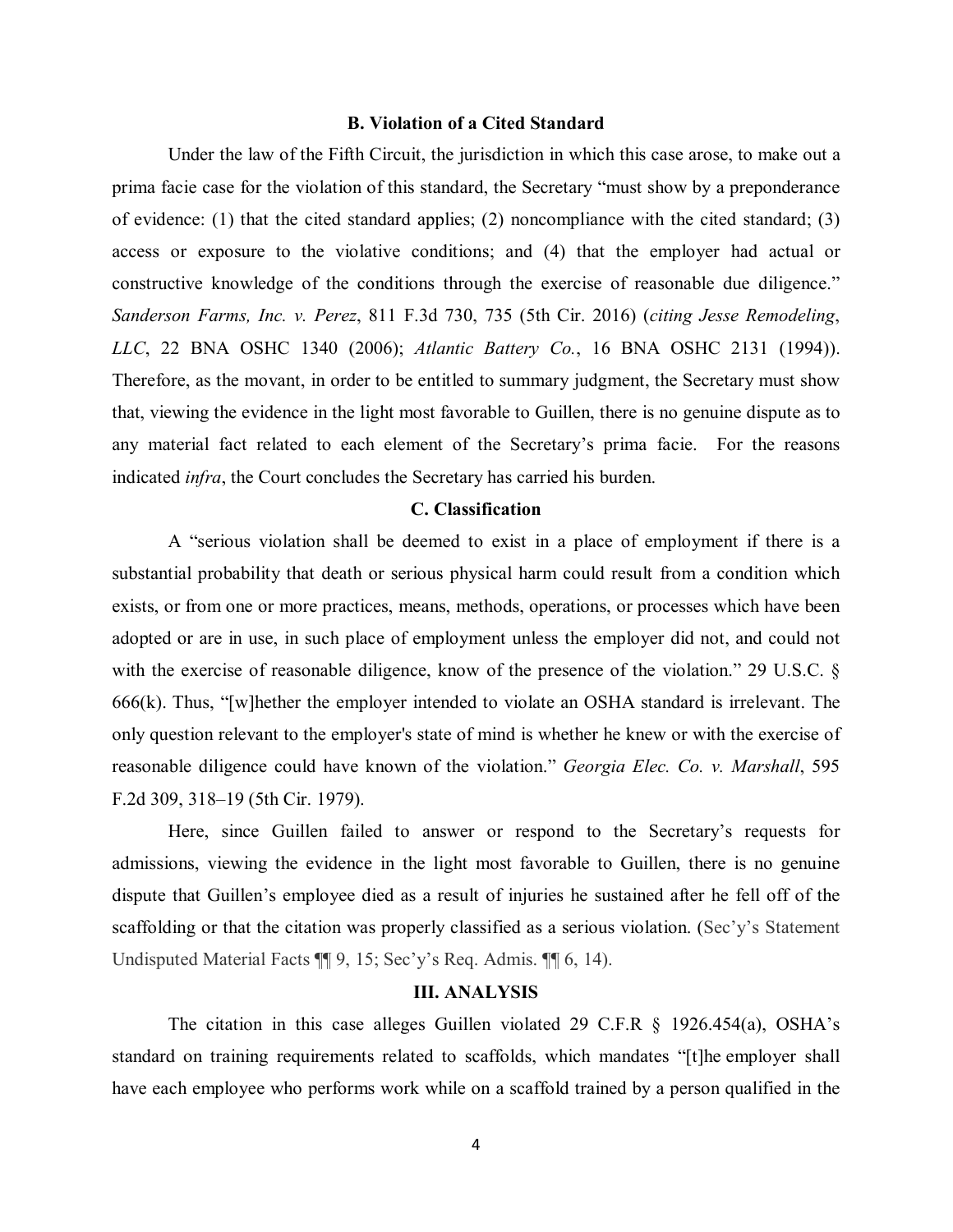subject matter to recognize the hazards associated with the type of scaffold being used and to understand the procedures to control or minimize those hazards" in that "[o]n or about January 19, 2016, at store #1524, an employee was exposed to a fall hazard while working from a mobile scaffold without being trained on the hazards associated with working from a mobile scaffold."

#### **A. Applicability of Standard**

The scaffold standard "applies to all scaffolds used in workplaces covered by" the Safety and Health Regulations for Construction. 29 C.F.R § 1926.450(a). Viewing the evidence in the light most favorable to Guillen, since he failed to answer or respond to the Secretary's requests for admissions, there is no genuine dispute that his employee was working on a scaffold. (Sec'y's Statement Undisputed Material Facts ¶¶ 19-24; Sec'y's Req. Admis. ¶¶ 1-3). Therefore, there is no genuine dispute that the cited standard applied.

#### **B. Violation of Standard**

Viewing the evidence in the light most favorable to Guillen, there is no genuine dispute that Guillen did not have each employee who performed work while on a scaffold trained by a person qualified in the subject matter to recognize the hazards associated with the type of scaffold being used and to understand the procedures to control or minimize those hazard. (Court's Oct. 7, 2016 Order at 2; Compl. at Ex. A p. 6; Sec'y's Statement Undisputed Material Facts  $\P\P$  1, 3, 19-24; Sec'y's Req. Admis.  $\P\P$  4, 8). Therefore, there is no genuine dispute that the cited standard was violated.

#### **C. Exposure to Hazard**

Since Guillen failed to answer or respond to the Secretary's complaint or requests for admissions, there is no genuine dispute that Guillen employed Enrique Perez and that on or about January 19, 2016, at store #1524, Perez was exposed to a fall hazard while working from a mobile scaffold and died as a result of injuries sustained when he fell off of the scaffolding. (Court's Oct. 7, 2016 Order at 2; Compl. at Ex. A p. 6; Sec'y's Statement Undisputed Material Facts  $\P$  19-24; Sec'y's Req. Admis.  $\P$  5-6). Therefore, there is no genuine dispute that Guillen's employee was exposed to a fall hazard.

#### **D. Knowledge of Violation**

The Secretary must show there is no genuine dispute that Guillen "had actual or constructive knowledge of the conditions through the exercise of reasonable due diligence." *Sanderson Farms*, 811 F.3d at 735. To prove knowledge, "the Secretary must show that the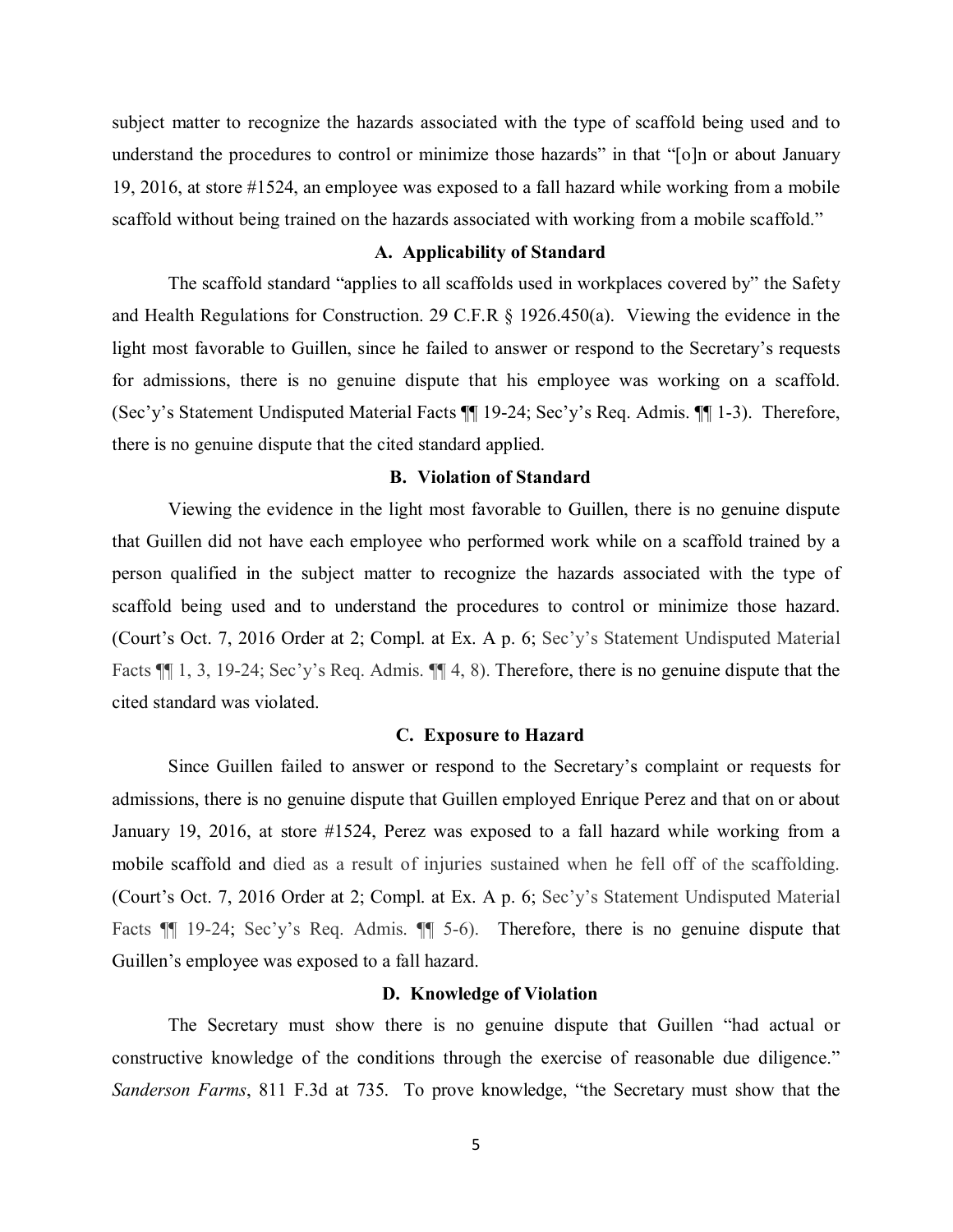employer knew of, or with exercise of reasonable diligence could have known of the noncomplying condition." *Id.*, 811 F.3d at 736 (*citing Trinity Industries v. OSHRC*, 206 F.3d 539, 542 (5th Cir. 2000)).

Since Guillen failed to answer or respond to the Secretary's requests for admissions, there is no genuine dispute that Guillen knew he had failed to inquire with Perez concerning the amount of training received in relation to scaffolding erection, and further, that Guillen knew he had not provided his employees, including Perez, with training on the hazards associated with working from a scaffold. (Sec'y's Statement Undisputed Material Facts ¶¶ 19-24; Sec'y's Req. Admis. ¶¶4, 8, 9). Thus, there is no genuine dispute that Guillen had both actual and constructive knowledge of the violative conditions since he failed to exercise reasonable due diligence.

Since the Secretary has shown there is no genuine dispute as to any material fact related to each element of his prima facie case, and since Guillen waived his right to present any affirmative defenses after having failed to file an answer to the complaint, the Court concludes the Secretary is entitled to judgment as a matter of law. *Young v. United Parcel Serv., Inc.*, ––– U.S. –––, 135 S. Ct. 1338, 1355 (2015) (*citing* Fed. Rule Civ. Proc. 56(a)).

#### **IV. PENALTY**

The Secretary proposed a penalty of \$2,800.00 for the violation. Under the Act, an employer who commits a "serious" violation may be assessed a civil penalty of up to \$7,000 for each such violation.12 29 U.S.C. § 666(b). The Commission is empowered to "assess all civil penalties" provided in this section, "giving due consideration to the appropriateness of the penalty with respect to the size of the business of the employer being charged, the gravity of the violation, the good faith of the employer, and the history of previous violations." 29 U.S.C. § 666(j).

Since Guillen failed to answer or respond to the complaint, there is no genuine dispute that the penalty proposed for the violation "is appropriate within the meaning of  $\S$  17(j) of the Act, giving due consideration to the size of the business, the gravity of the violation, the good faith of Guillen, and the history of previous violations." (Court's Oct. 7, 2016 Order at 2; Compl. ¶ 6; Compl. at Ex. A p. 6.) Thus, the Court finds the appropriate civil penalty is \$2,800.00. Accordingly,